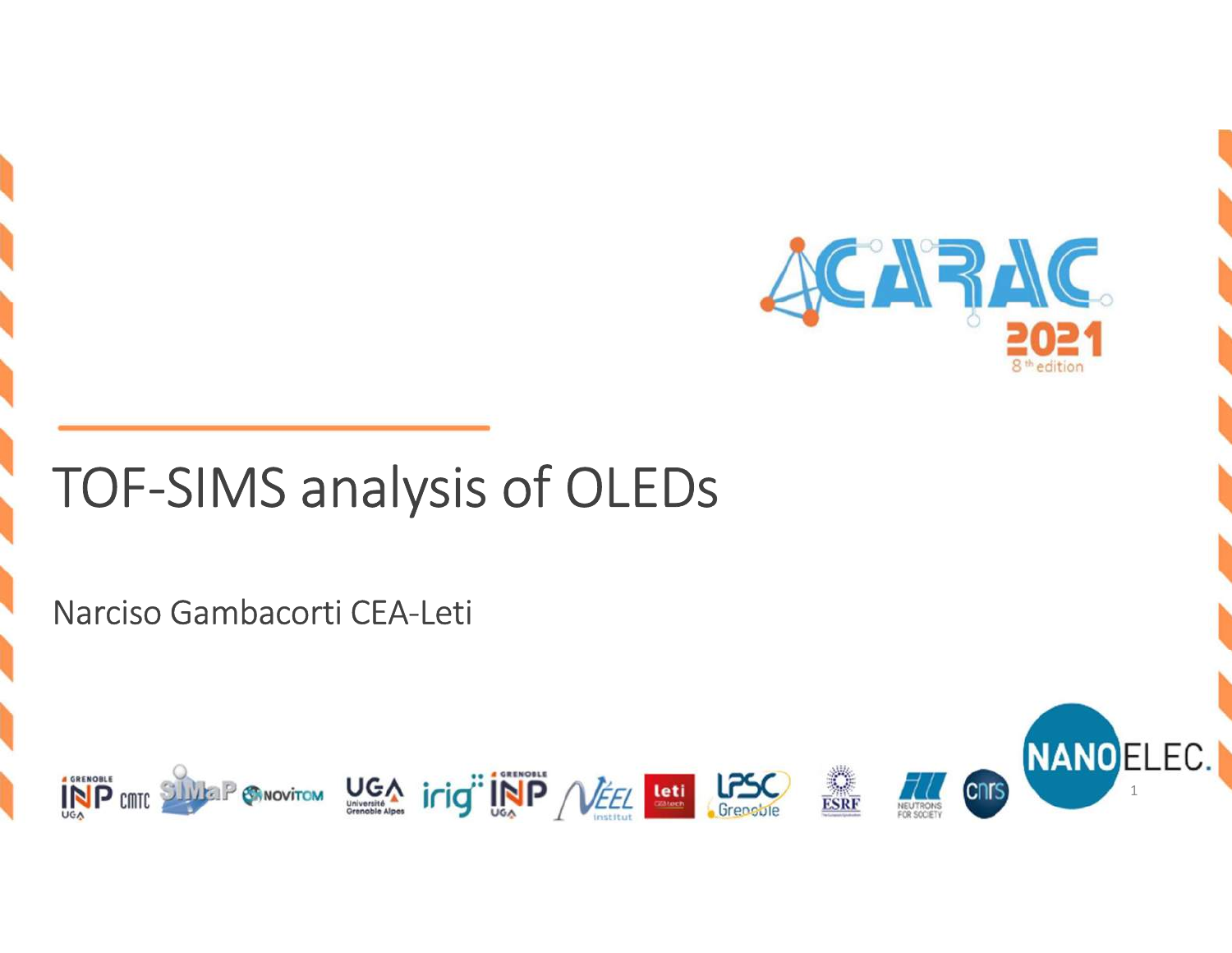



## eight competence centres



Ellipsometry, FTIR, Raman, insitu Porosimetry, Spectrophotometry



µXRD, XRR, Use of Synchrotron facilities **Exercía Exercía Chemical, Grinding** 



FIB-DB, Polishing, Cleaving,





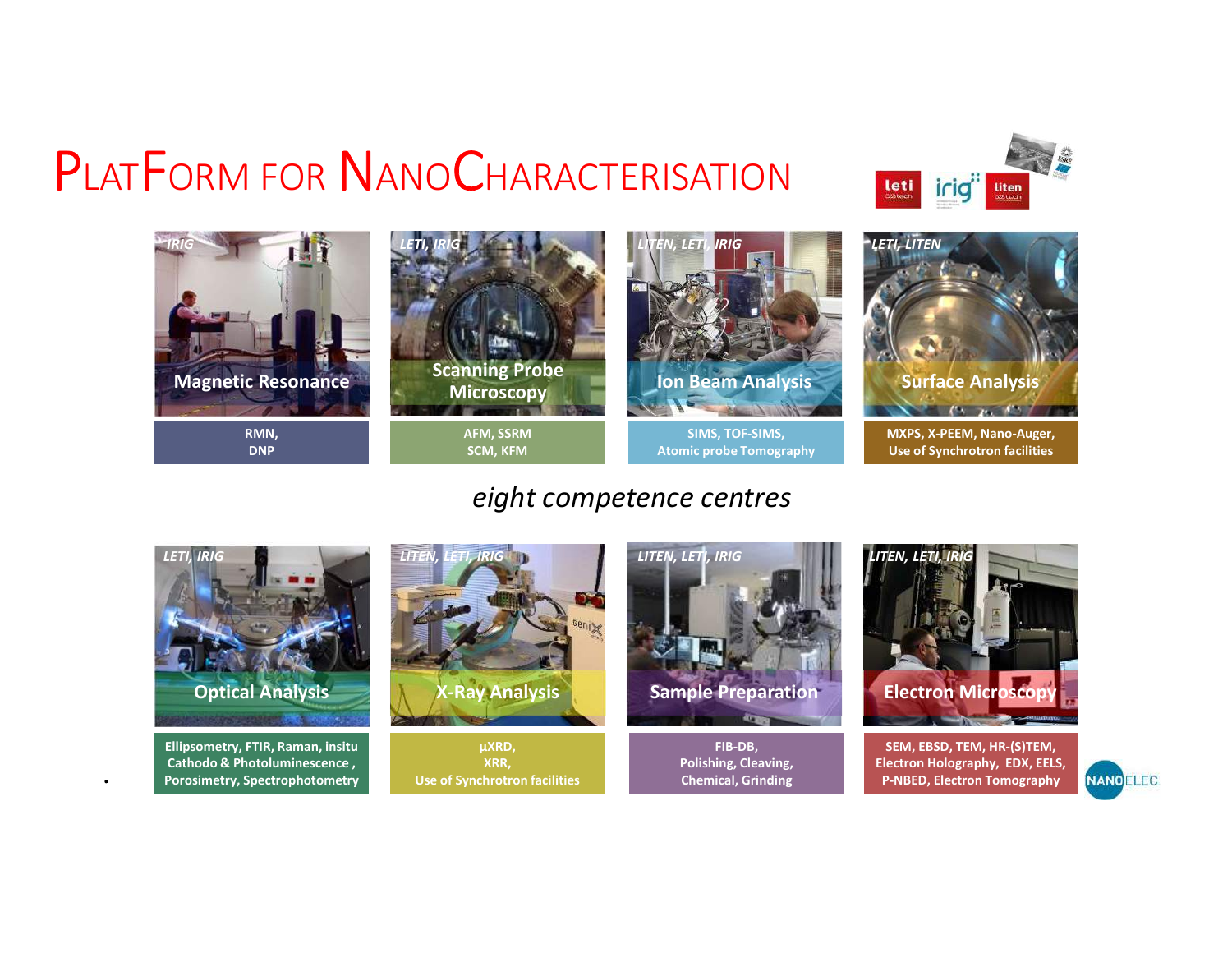## TOF-SIMS



## $1H^+$  (3  $\mu$ s)

 $\mathsf{Bi_n^{x+}}$ , Ar<sub>n</sub><sup>+</sup> …) Secondary ions Sputter ions Sputter ions Secondary ions Secondary ions Secondary ions Secondary ions Secondary ions Secondary ions Secondary ions Secondary ions Secondary ions Secondary ions Sec  $^{197}$ Au<sub>1</sub><sup>+</sup> (42 µs)



 $(Ga^+, Bi_n^{x+}, Ar_n^+...)$ 

 $\checkmark$  Detection of molecules and their fragments  $\checkmark$ 

Primary ions<br>  $\frac{1}{2}$  Bi<sup>x+</sup> Ar<sup>+</sup> 1

Time-of-Flight analyzer

- $\checkmark$  All Elements and insulators analyzable  $\checkmark$
- $\checkmark$  Depth resolution (~1 nm)
- $\checkmark$  Lateral resolution (~50 nm)
- 

## **Pros** Constanting the Constanting of Constanting Constanting Constanting Constanting Constanting Constanting Constanting Constanting Constanting Constanting Constanting Constanting Constanting Constanting Constanting Cons

 $(Cs^+, O_2^+, Ar_n^+...)$ 

<sup>+</sup> …)

- Quantification is difficult
- Destructive
- Matrix-effect
- Mass interferences

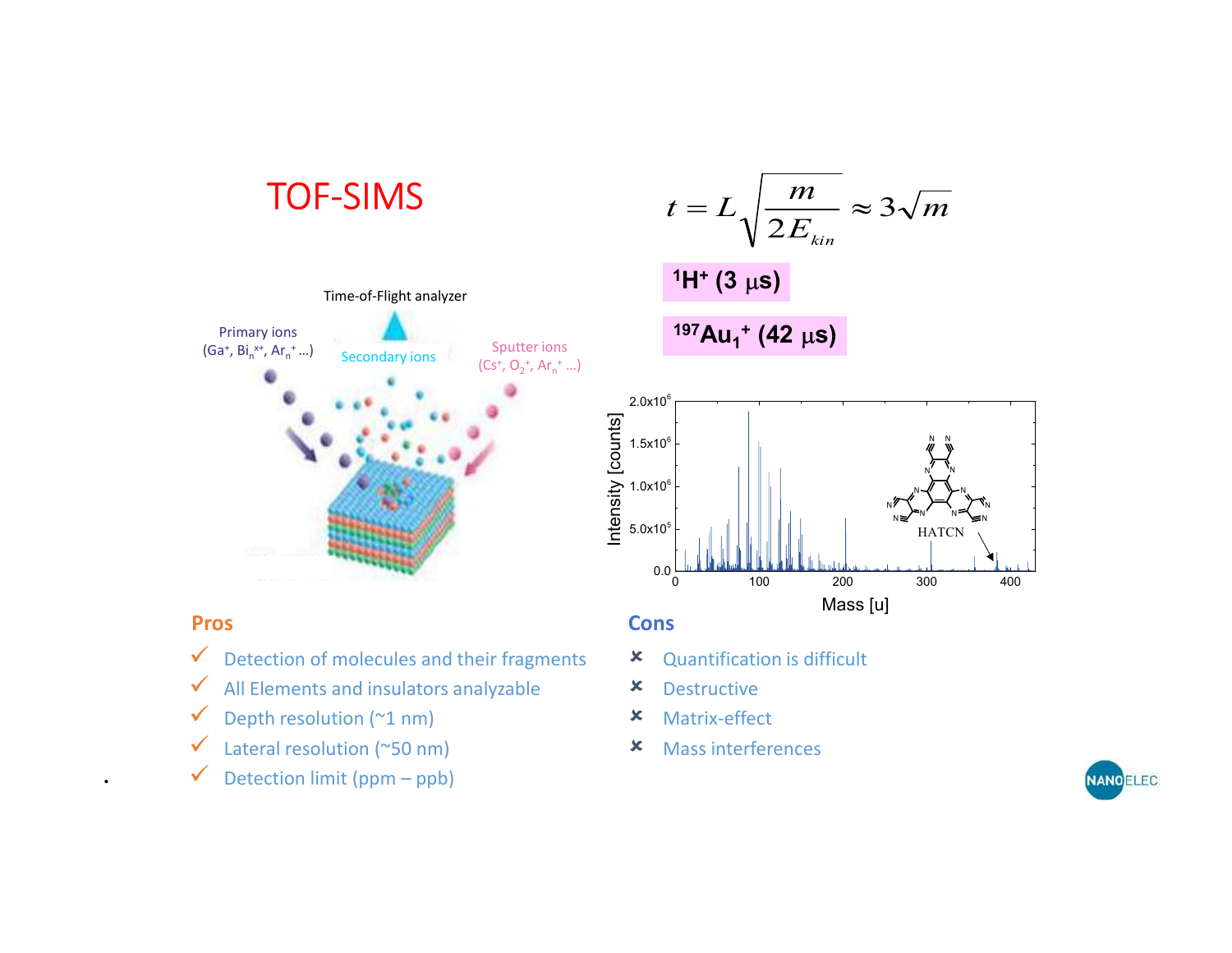# MONOATOMIC vs CLUSTER SPUTTERING

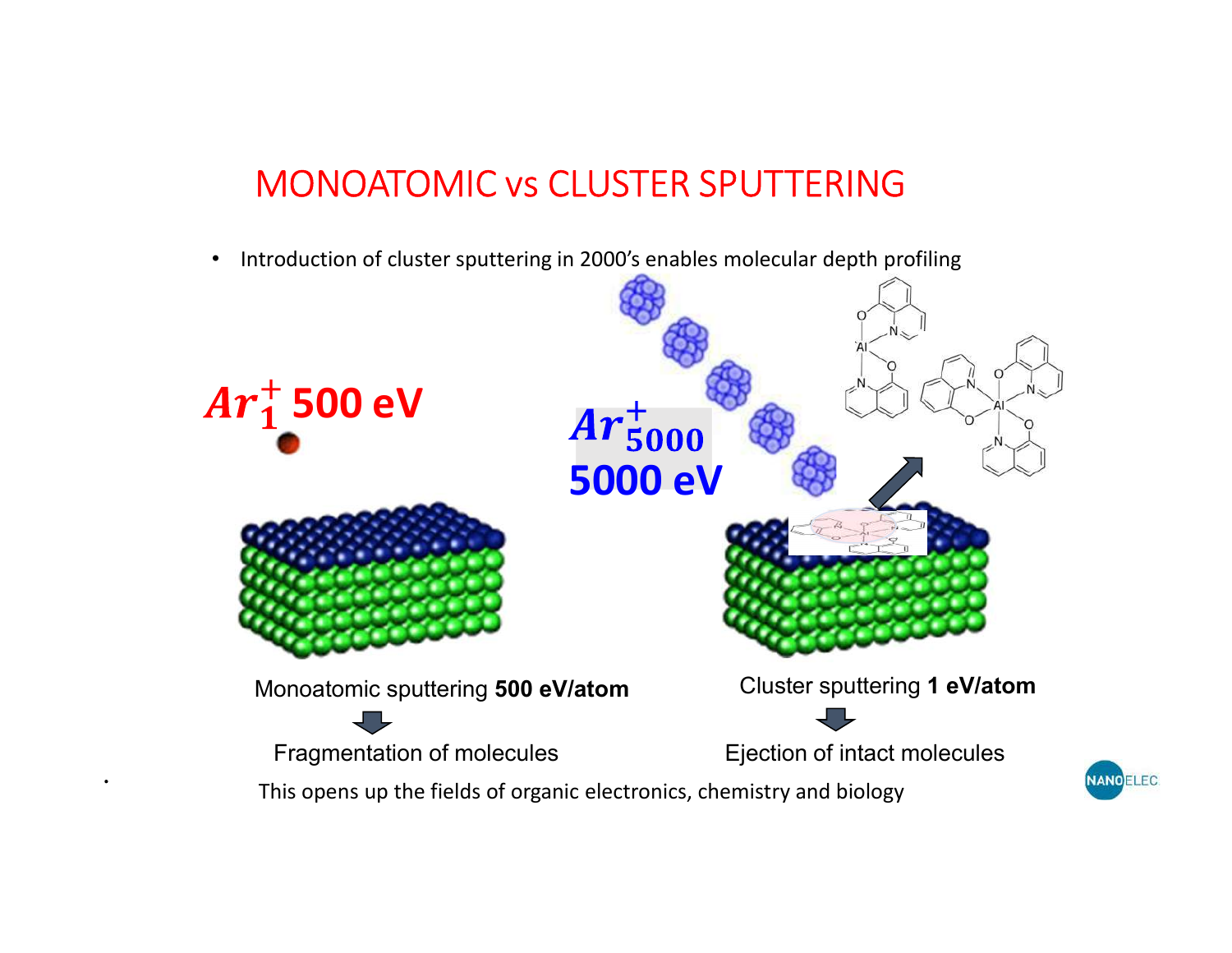

Thèse Eric Langer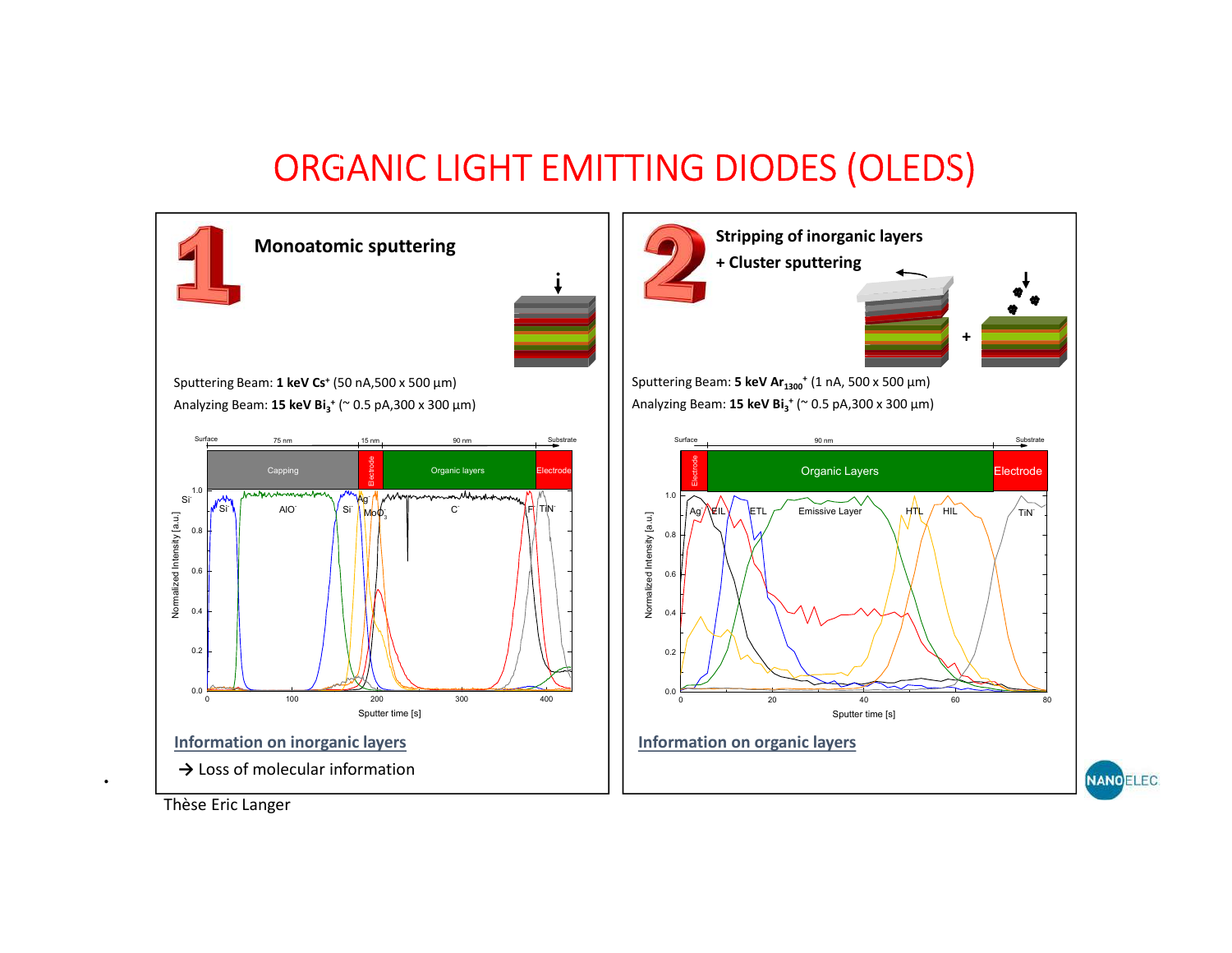# BEVELED CRATER ANALYSIS



## XPS depth profiling

- Electron injection side is barried deep in the organic stack
- Extensive X-ray induced damage during classical depth profiling

 $\rightarrow$  Need for new characterization approach